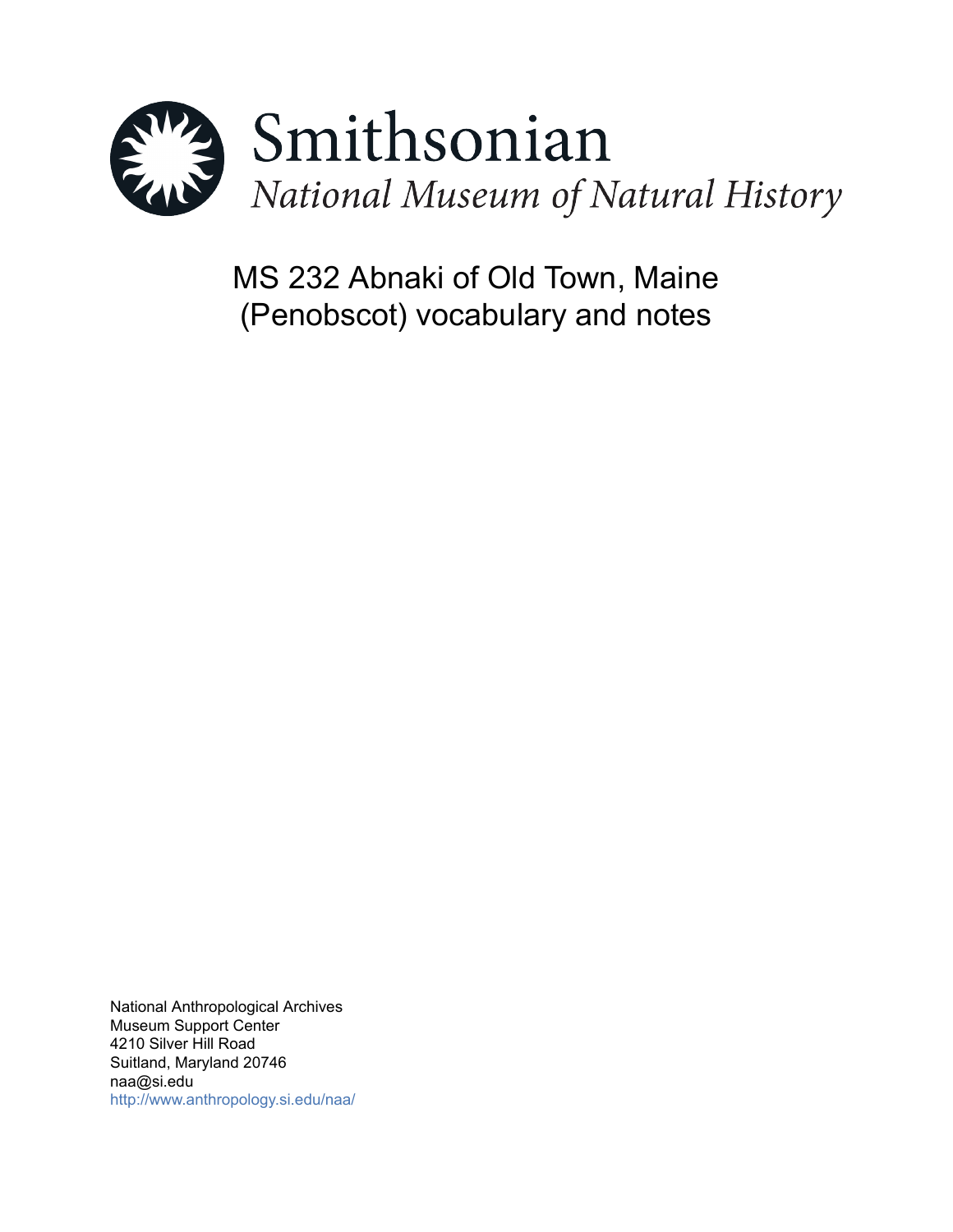# **Table of Contents**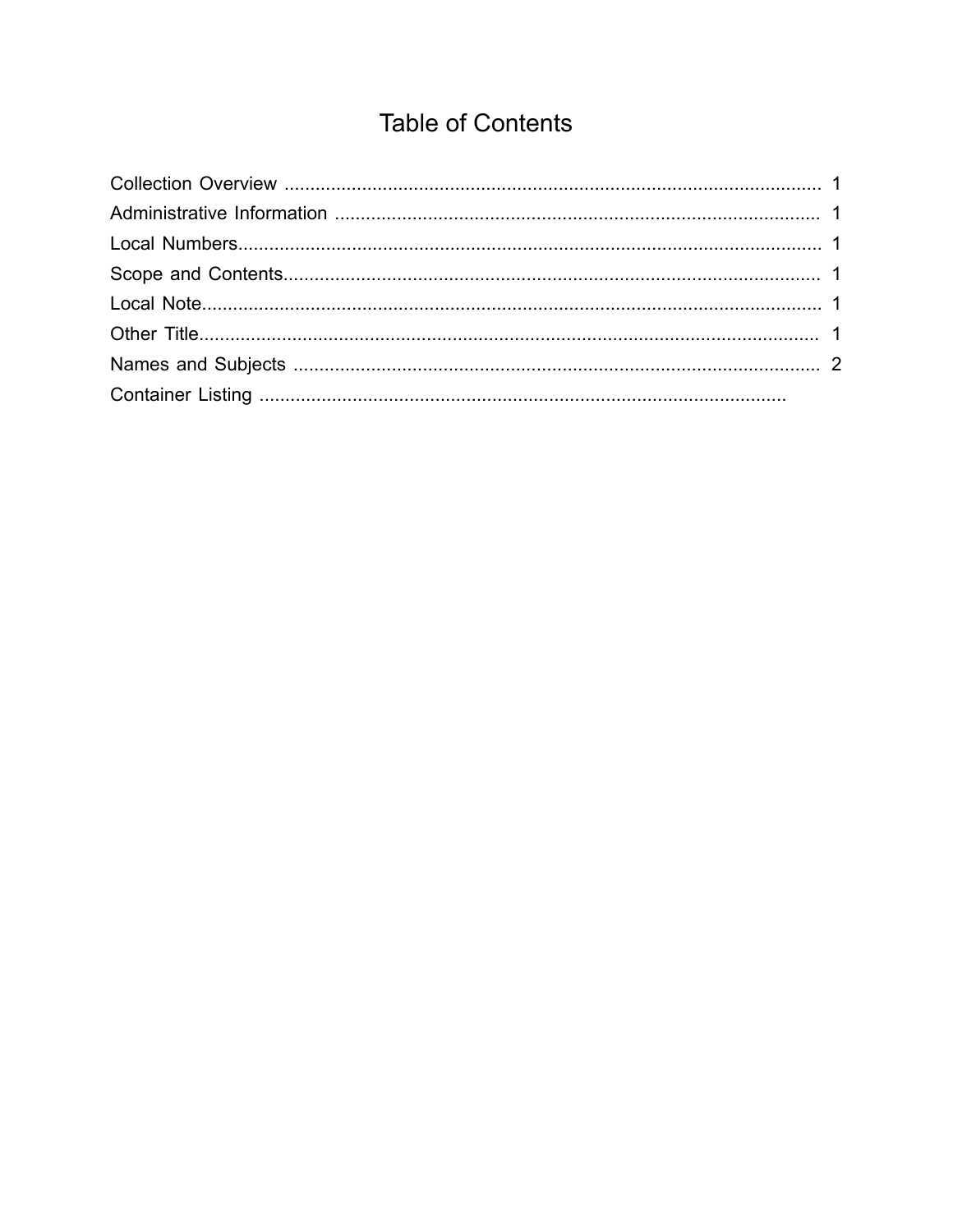### <span id="page-2-0"></span>**Collection Overview**

| <b>Repository:</b> | National Anthropological Archives                                                                                                                                                                                    |
|--------------------|----------------------------------------------------------------------------------------------------------------------------------------------------------------------------------------------------------------------|
| Title:             | MS 232 Abnaki of Old Town, Maine (Penobscot) vocabulary and notes                                                                                                                                                    |
| Date:              | 1887 [-1900]                                                                                                                                                                                                         |
| Identifier:        | NAA.MS232                                                                                                                                                                                                            |
| Creator:           | Francis, Clara Penobscot (Informant)<br>Francis, Joe Penobscot (Informant)<br>Nepten, Sal Penobscot (Informant)<br>Sakaleksis?, Joseph S., Jr., Penobscot (Informant)<br>O'Brian, Michael Rev. Penobscot (Informant) |
| Extent:            | 117 Pages<br>1 Volume                                                                                                                                                                                                |
| Language:          | Undetermined.                                                                                                                                                                                                        |

## <span id="page-2-1"></span>**Administrative Information**

**Citation** 

Manuscript 232, National Anthropological Archives, Smithsonian Institution

# <span id="page-2-3"></span>**Scope and Contents**

Notebook containing vocabulary (principal informants Clara Francis, Joe Francis, Sal Nepten, Joseph S. Sakaleksis (?) Jr.; also Rev Michael O'Brien); text with translation, " Fights of the Penobscot Indians against the Mohawks," (from Sal Nepten); newsclippings, 1897-1900; miscellaneous notes, both original and copied, on place names, bibliography, etc., including copy of Casco Bay Treaty, 1727.

<span id="page-2-2"></span>Local Numbers

NAA MS 232

<span id="page-2-4"></span>Local Note

printed document

#### <span id="page-2-5"></span>Other Title

Fights of the Penobscot Indians against the Mohawks